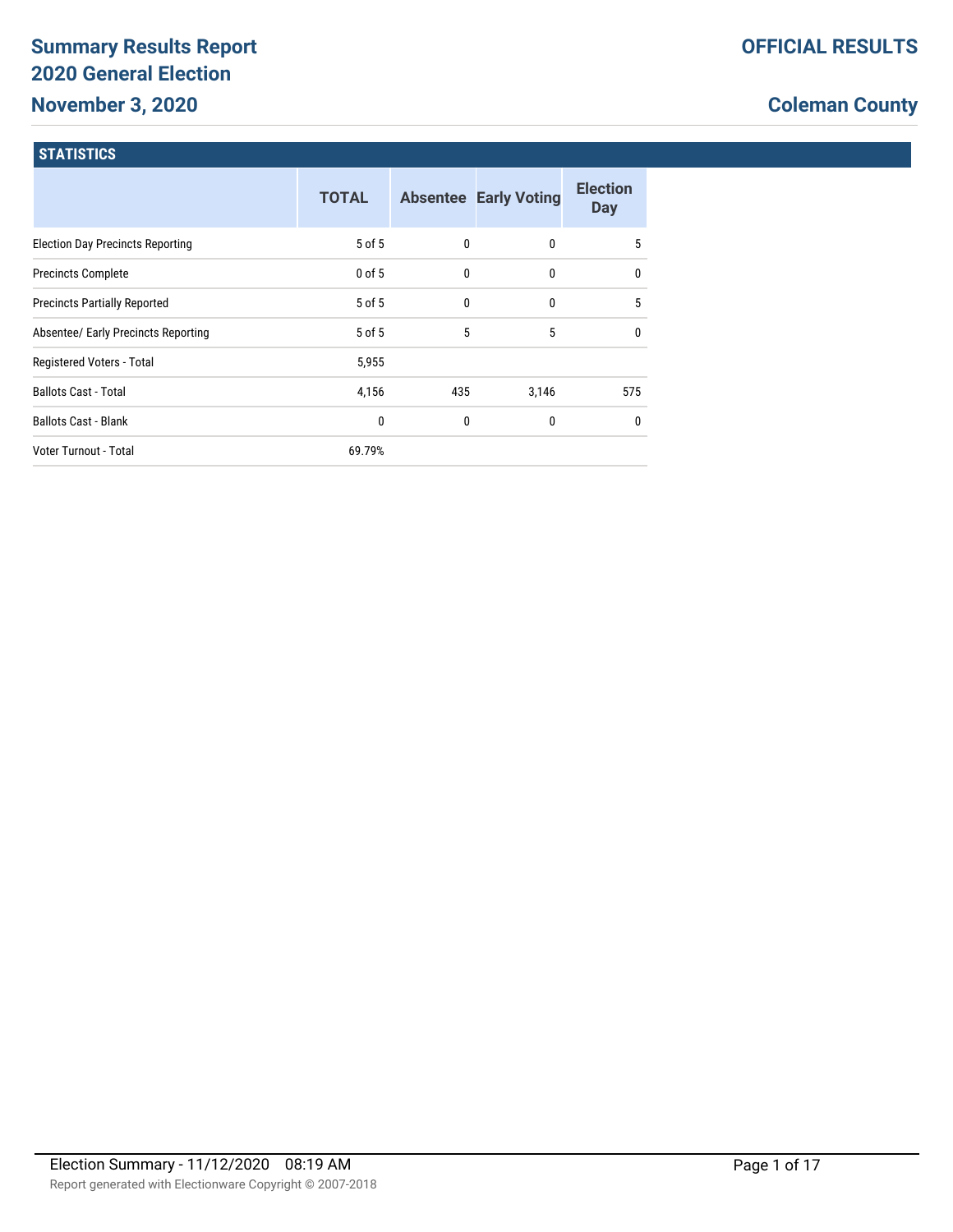### **President / Vice-President**

|                                                            | <b>TOTAL</b> | VOTE %  |              | <b>Absentee Early Voting</b> | <b>Election</b><br>Day |
|------------------------------------------------------------|--------------|---------|--------------|------------------------------|------------------------|
| REP Donald J. Trump / Michael R. Pence                     | 3,641        | 87.73%  | 311          | 2,818                        | 512                    |
| DEM Joseph R. Biden / Kamala D. Harris                     | 451          | 10.87%  | 113          | 281                          | 57                     |
| LIB Jo Jorgensen / Jeremy "Spike" Cohen                    | 23           | 0.55%   | 4            | 15                           | 4                      |
| GRN Howie Hawkins / Angela Walker                          | 9            | 0.22%   | $\mathbf{0}$ | $\overline{7}$               | $\overline{2}$         |
| <b>Write-In Totals</b>                                     | 5            | 0.12%   | $\mathbf{0}$ | 5                            | 0                      |
| Write-In: PRESIDENT R. BODDIE / ERIC C.<br><b>STONEHAM</b> | 0            | 0.00%   | $\Omega$     | 0                            | 0                      |
| Write-In: BRIAN CARROLL / AMAR PATEL                       | 0            | 0.00%   | 0            | 0                            | 0                      |
| Write-In: TODD CELLA / TIM CELLA                           | 0            | 0.00%   | $\mathbf{0}$ | 0                            | 0                      |
| Write-In: JESSE CUELLAR / JIMMY MONREAL                    | 0            | 0.00%   | $\mathbf{0}$ | 0                            | 0                      |
| Write-In: TOM HOEFLING / ANDY PRIOR                        | $\mathbf{0}$ | 0.00%   | $\mathbf{0}$ | 0                            | 0                      |
| Write-In: GLORIA LA RIVA / LEONARD PELTIER                 | 0            | 0.00%   | $\mathbf{0}$ | 0                            | 0                      |
| Write-In: ABRAM LOEB / JENNIFER JAIRALA                    | 0            | 0.00%   | $\mathbf{0}$ | $\mathbf{0}$                 | 0                      |
| Write-In: ROBERT MORROW / ANNE BECKETT                     | $\mathbf{0}$ | 0.00%   | $\mathbf{0}$ | $\mathbf{0}$                 | 0                      |
| Write-In: KASEY WELLS / RACHEL WELLS                       | 0            | 0.00%   | $\mathbf{0}$ | 0                            | 0                      |
| Not Assigned                                               | 5            | 0.12%   | $\Omega$     | 5                            | 0                      |
| <b>Total Votes Cast</b>                                    | 4,129        | 99.49%  | 428          | 3,126                        | 575                    |
| Overvotes                                                  | 3            | 0.07%   | 3            | $\mathbf{0}$                 | 0                      |
| Undervotes                                                 | 18           | 0.43%   | 4            | 14                           | 0                      |
| <b>Contest Totals</b>                                      | 4,150        | 100.00% | 435          | 3,140                        | 575                    |
| <b>Precincts Reporting</b>                                 | 5 of 5       |         |              |                              |                        |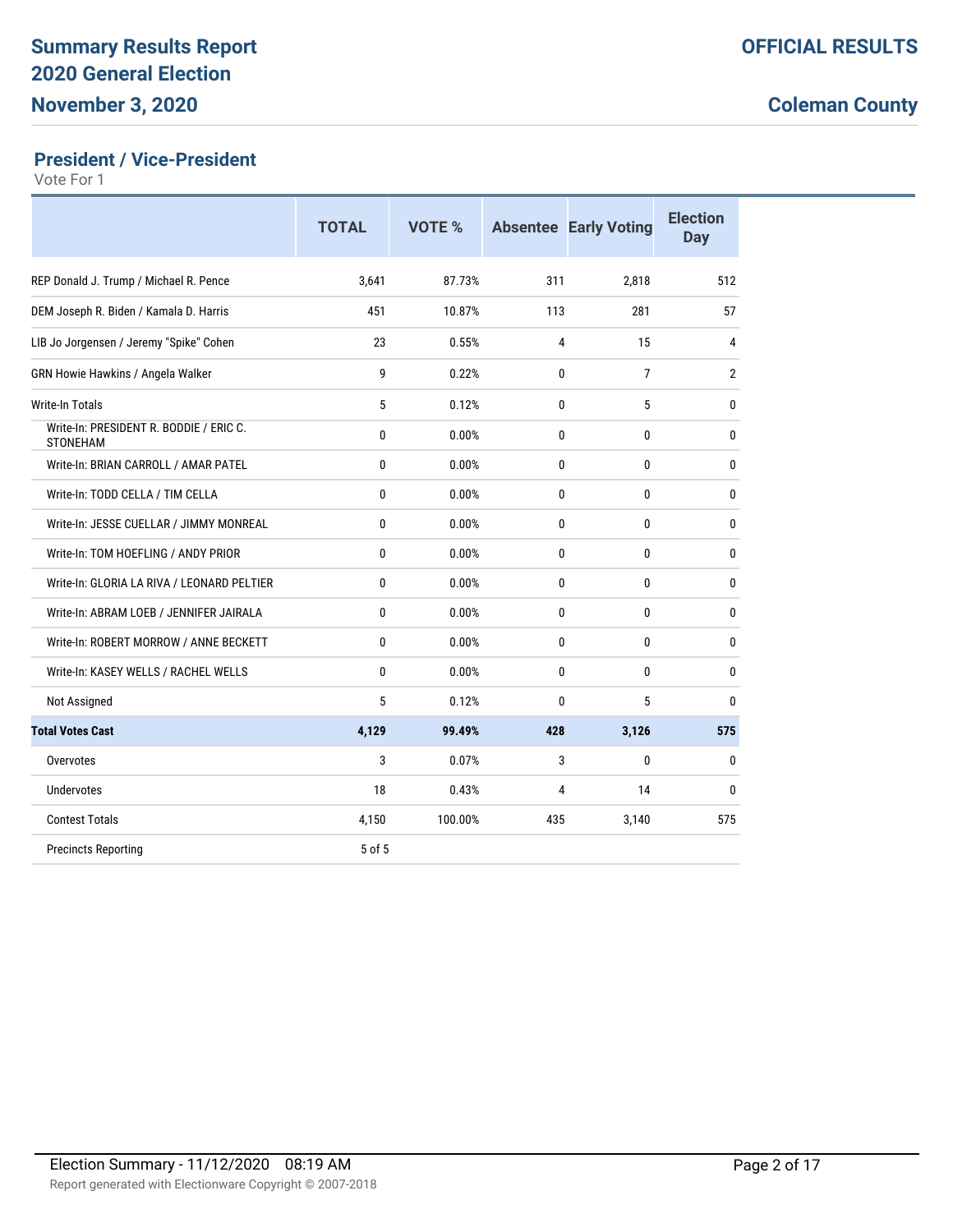#### **US Senator**

Vote For 1

|                                     | <b>TOTAL</b> | VOTE %  |                | <b>Absentee Early Voting</b> | <b>Election</b><br><b>Day</b> |
|-------------------------------------|--------------|---------|----------------|------------------------------|-------------------------------|
| REP John Cornyn                     | 3,586        | 86.35%  | 316            | 2,781                        | 489                           |
| DEM Mary "MJ" Hegar                 | 426          | 10.26%  | 102            | 267                          | 57                            |
| LIB Kerry Douglas McKennon          | 37           | 0.89%   | $\overline{2}$ | 26                           | 9                             |
| <b>GRN David B. Collins</b>         | 16           | 0.39%   | $\overline{2}$ | 12                           | $\overline{2}$                |
| Write-In Totals                     | 0            | 0.00%   | 0              | 0                            | $\mathbf{0}$                  |
| Write-In: RICARDO TURULLOLS-BONILLA | 0            | 0.00%   | 0              | $\mathbf 0$                  | 0                             |
| Not Assigned                        | 0            | 0.00%   | $\mathbf{0}$   | $\mathbf{0}$                 | $\mathbf{0}$                  |
| <b>Total Votes Cast</b>             | 4,065        | 97.88%  | 422            | 3,086                        | 557                           |
| Overvotes                           | 0            | 0.00%   | 0              | $\mathbf 0$                  | 0                             |
| Undervotes                          | 88           | 2.12%   | 10             | 60                           | 18                            |
| <b>Contest Totals</b>               | 4,153        | 100.00% | 432            | 3,146                        | 575                           |
| <b>Precincts Reporting</b>          | 5 of 5       |         |                |                              |                               |

#### **US Representative, Dist 11**

|                            | <b>TOTAL</b> | <b>VOTE %</b> |     | <b>Absentee Early Voting</b> | <b>Election</b><br><b>Day</b> |
|----------------------------|--------------|---------------|-----|------------------------------|-------------------------------|
| <b>REP August Pfluger</b>  | 3,611        | 87.10%        | 313 | 2,796                        | 502                           |
| DEM Jon Mark Hogg          | 400          | 9.65%         | 101 | 250                          | 49                            |
| LIB Wacey Alpha Cody       | 43           | 1.04%         | 5   | 30                           | 8                             |
| <b>Total Votes Cast</b>    | 4,054        | 97.78%        | 419 | 3,076                        | 559                           |
| Overvotes                  | $\mathbf 0$  | 0.00%         | 0   | 0                            | $\mathbf 0$                   |
| <b>Undervotes</b>          | 92           | 2.22%         | 16  | 60                           | 16                            |
| <b>Contest Totals</b>      | 4,146        | 100.00%       | 435 | 3,136                        | 575                           |
| <b>Precincts Reporting</b> | 5 of 5       |               |     |                              |                               |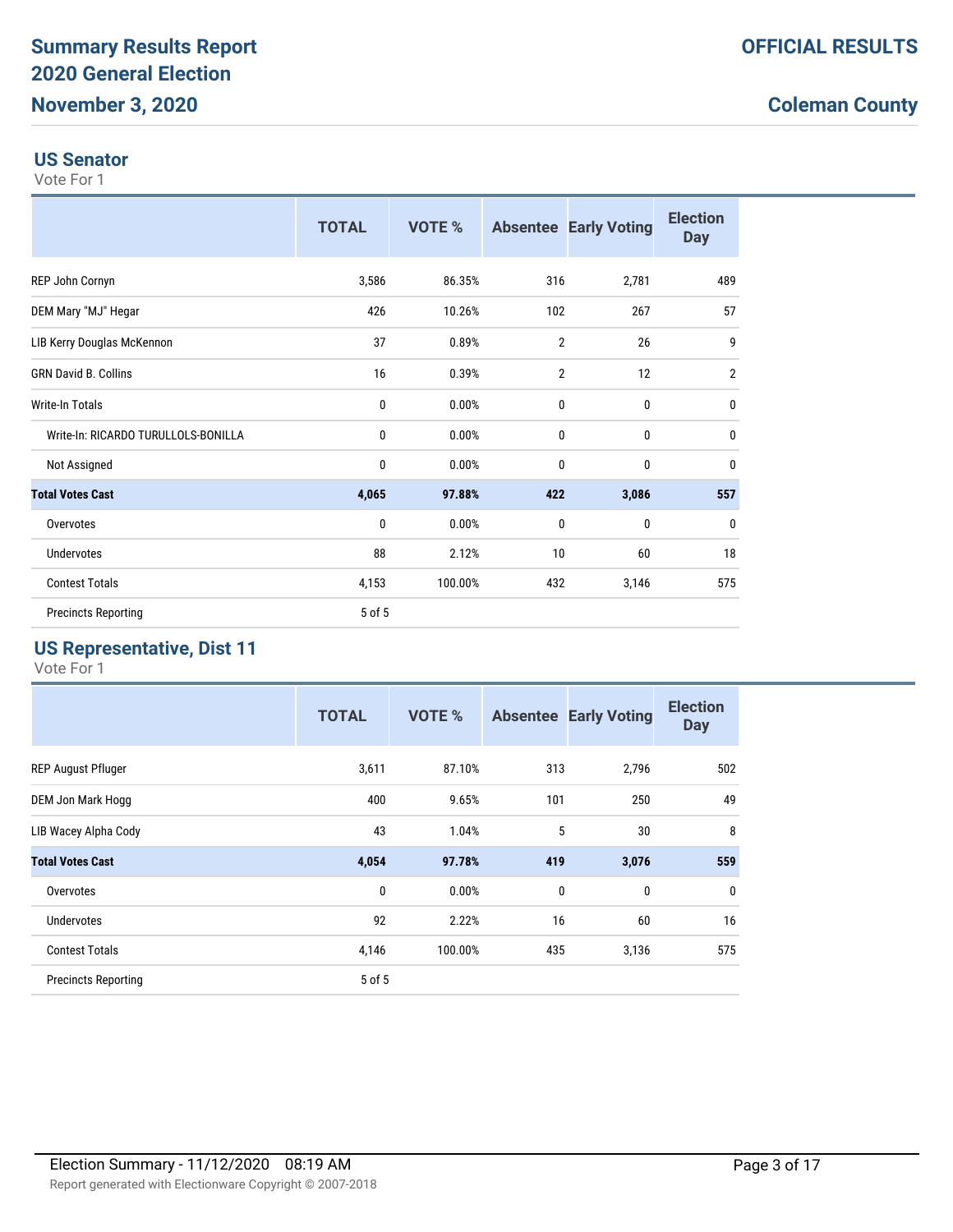#### **Railroad Commissioner**

Vote For 1

|                                | <b>TOTAL</b> | <b>VOTE %</b> |             | <b>Absentee Early Voting</b> | <b>Election</b><br><b>Day</b> |
|--------------------------------|--------------|---------------|-------------|------------------------------|-------------------------------|
| REP James "Jim" Wright         | 3,599        | 86.62%        | 314         | 2,792                        | 493                           |
| DEM Chrysta Castaneda          | 406          | 9.77%         | 100         | 256                          | 50                            |
| <b>LIB Matt Sterett</b>        | 42           | 1.01%         | 5           | 27                           | 10 <sup>1</sup>               |
| <b>GRN Katija "Kat" Gruene</b> | 11           | 0.26%         | 3           | 8                            | $\mathbf{0}$                  |
| <b>Total Votes Cast</b>        | 4,058        | 97.67%        | 422         | 3,083                        | 553                           |
| Overvotes                      | 0            | 0.00%         | $\mathbf 0$ | $\mathbf 0$                  | $\mathbf{0}$                  |
| Undervotes                     | 97           | 2.33%         | 13          | 62                           | 22                            |
| <b>Contest Totals</b>          | 4,155        | 100.00%       | 435         | 3,145                        | 575                           |
| <b>Precincts Reporting</b>     | 5 of 5       |               |             |                              |                               |

### **Chief Justice, Supreme Court**

|                            | <b>TOTAL</b> | VOTE %  |     | <b>Absentee Early Voting</b> | <b>Election</b><br><b>Day</b> |
|----------------------------|--------------|---------|-----|------------------------------|-------------------------------|
| <b>REP Nathan Hecht</b>    | 3,543        | 85.27%  | 307 | 2,757                        | 479                           |
| DEM Amy Clark Meachum      | 438          | 10.54%  | 103 | 280                          | 55                            |
| LIB Mark Ash               | 61           | 1.47%   | 7   | 40                           | 14                            |
| <b>Total Votes Cast</b>    | 4,042        | 97.28%  | 417 | 3,077                        | 548                           |
| Overvotes                  | 0            | 0.00%   | 0   | 0                            | $\mathbf 0$                   |
| <b>Undervotes</b>          | 113          | 2.72%   | 18  | 68                           | 27                            |
| <b>Contest Totals</b>      | 4,155        | 100.00% | 435 | 3,145                        | 575                           |
| <b>Precincts Reporting</b> | 5 of 5       |         |     |                              |                               |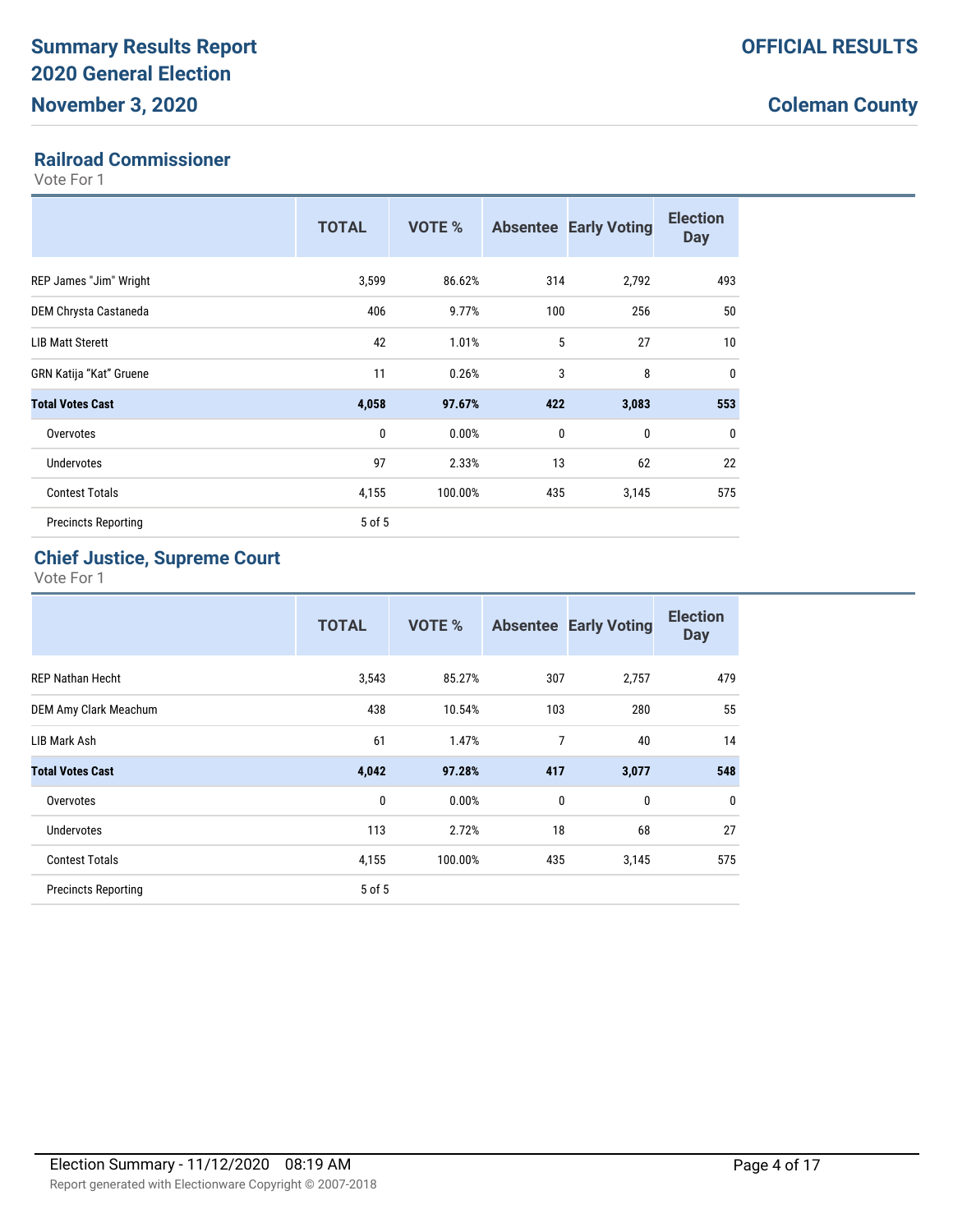**Justice, Supreme Court, Pl 6**

Vote For 1

|                            | <b>TOTAL</b> | <b>VOTE %</b> |              | <b>Absentee Early Voting</b> | <b>Election</b><br><b>Day</b> |
|----------------------------|--------------|---------------|--------------|------------------------------|-------------------------------|
| REP Jane Bland             | 3,631        | 87.37%        | 314          | 2,816                        | 501                           |
| <b>DEM Kathy Cheng</b>     | 414          | 9.96%         | 102          | 261                          | 51                            |
| <b>Total Votes Cast</b>    | 4,045        | 97.33%        | 416          | 3,077                        | 552                           |
| Overvotes                  | 0            | 0.00%         | $\mathbf{0}$ | 0                            | $\mathbf 0$                   |
| <b>Undervotes</b>          | 111          | 2.67%         | 19           | 69                           | 23                            |
| <b>Contest Totals</b>      | 4,156        | 100.00%       | 435          | 3,146                        | 575                           |
| <b>Precincts Reporting</b> | 5 of 5       |               |              |                              |                               |

#### **Justice, Supreme Court, Pl 7**

|                               | <b>TOTAL</b> | <b>VOTE %</b> |     | <b>Absentee Early Voting</b> | <b>Election</b><br><b>Day</b> |
|-------------------------------|--------------|---------------|-----|------------------------------|-------------------------------|
| REP Jeff Boyd                 | 3,579        | 86.12%        | 310 | 2,781                        | 488                           |
| <b>DEM Staci Williams</b>     | 421          | 10.13%        | 98  | 266                          | 57                            |
| LIB William Bryan Strange III | 48           | 1.16%         | 7   | 33                           | 8                             |
| <b>Total Votes Cast</b>       | 4,048        | 97.40%        | 415 | 3,080                        | 553                           |
| Overvotes                     | 1            | 0.02%         | 1   | 0                            | $\mathbf 0$                   |
| <b>Undervotes</b>             | 107          | 2.57%         | 19  | 66                           | 22                            |
| <b>Contest Totals</b>         | 4,156        | 100.00%       | 435 | 3,146                        | 575                           |
| <b>Precincts Reporting</b>    | 5 of 5       |               |     |                              |                               |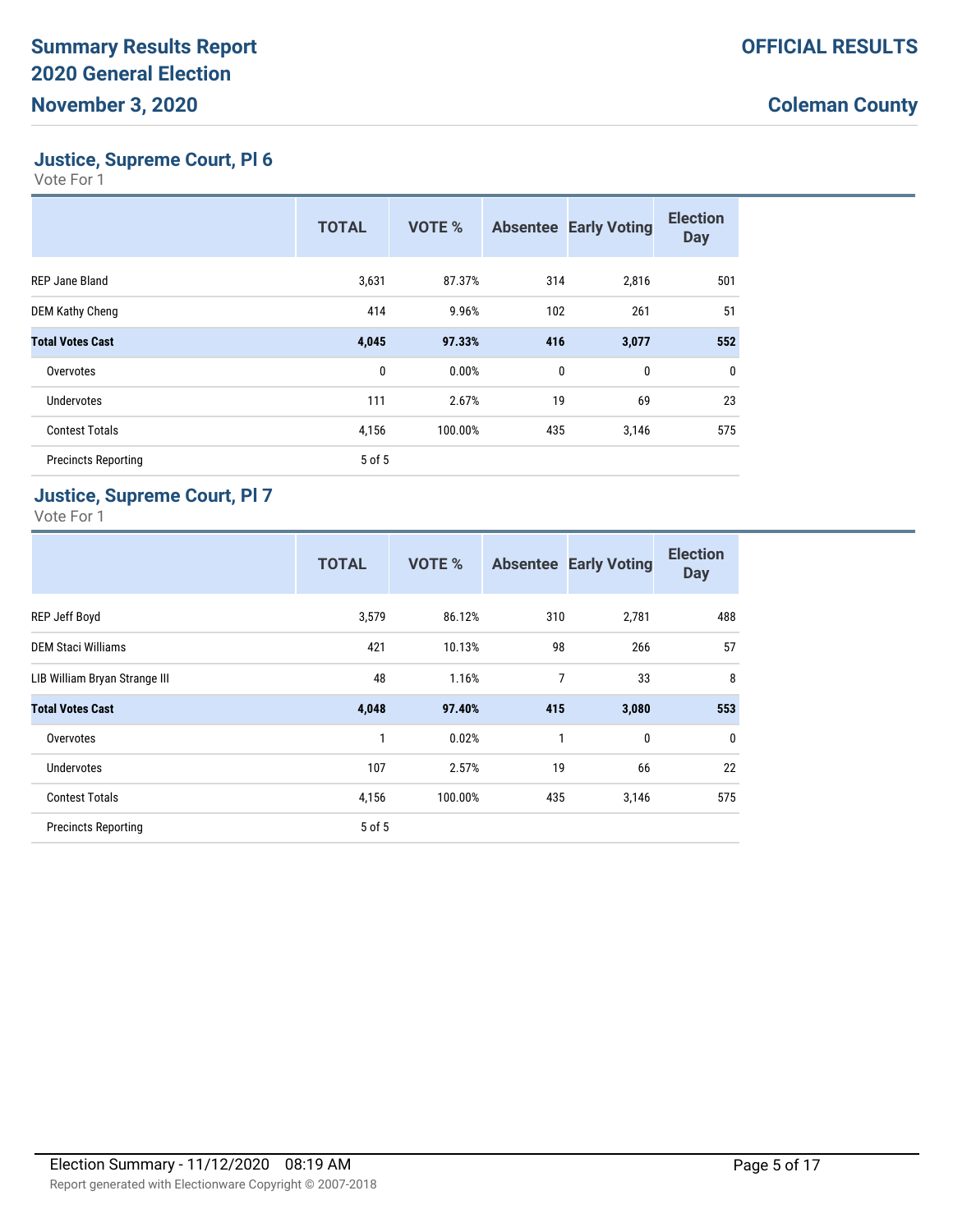**Justice, Supreme Court, Pl 8**

Vote For 1

|                            | <b>TOTAL</b> | <b>VOTE %</b> |     | <b>Absentee Early Voting</b> | <b>Election</b><br><b>Day</b> |
|----------------------------|--------------|---------------|-----|------------------------------|-------------------------------|
| <b>REP Brett Busby</b>     | 3,584        | 86.26%        | 310 | 2,785                        | 489                           |
| DEM Gisela D. Triana       | 402          | 9.68%         | 100 | 253                          | 49                            |
| LIB Tom Oxford             | 47           | 1.13%         | 4   | 31                           | 12                            |
| <b>Total Votes Cast</b>    | 4,033        | 97.06%        | 414 | 3,069                        | 550                           |
| Overvotes                  | 1            | 0.02%         | 1   | 0                            | $\mathbf 0$                   |
| Undervotes                 | 121          | 2.91%         | 20  | 76                           | 25                            |
| <b>Contest Totals</b>      | 4,155        | 100.00%       | 435 | 3,145                        | 575                           |
| <b>Precincts Reporting</b> | 5 of 5       |               |     |                              |                               |

### **Judge, Ct of Crim App, Pl 3**

|                             | <b>TOTAL</b> | <b>VOTE %</b> | <b>Absentee</b> | <b>Early Voting</b> | <b>Election</b><br><b>Day</b> |
|-----------------------------|--------------|---------------|-----------------|---------------------|-------------------------------|
| <b>REP Bert Richardson</b>  | 3,613        | 86.93%        | 309             | 2,811               | 493                           |
| DEM Elizabeth Davis Frizell | 423          | 10.18%        | 101             | 266                 | 56                            |
| <b>Total Votes Cast</b>     | 4,036        | 97.11%        | 410             | 3,077               | 549                           |
| Overvotes                   | 0            | 0.00%         | 0               | 0                   | $\mathbf 0$                   |
| <b>Undervotes</b>           | 120          | 2.89%         | 25              | 69                  | 26                            |
| <b>Contest Totals</b>       | 4,156        | 100.00%       | 435             | 3,146               | 575                           |
| <b>Precincts Reporting</b>  | 5 of 5       |               |                 |                     |                               |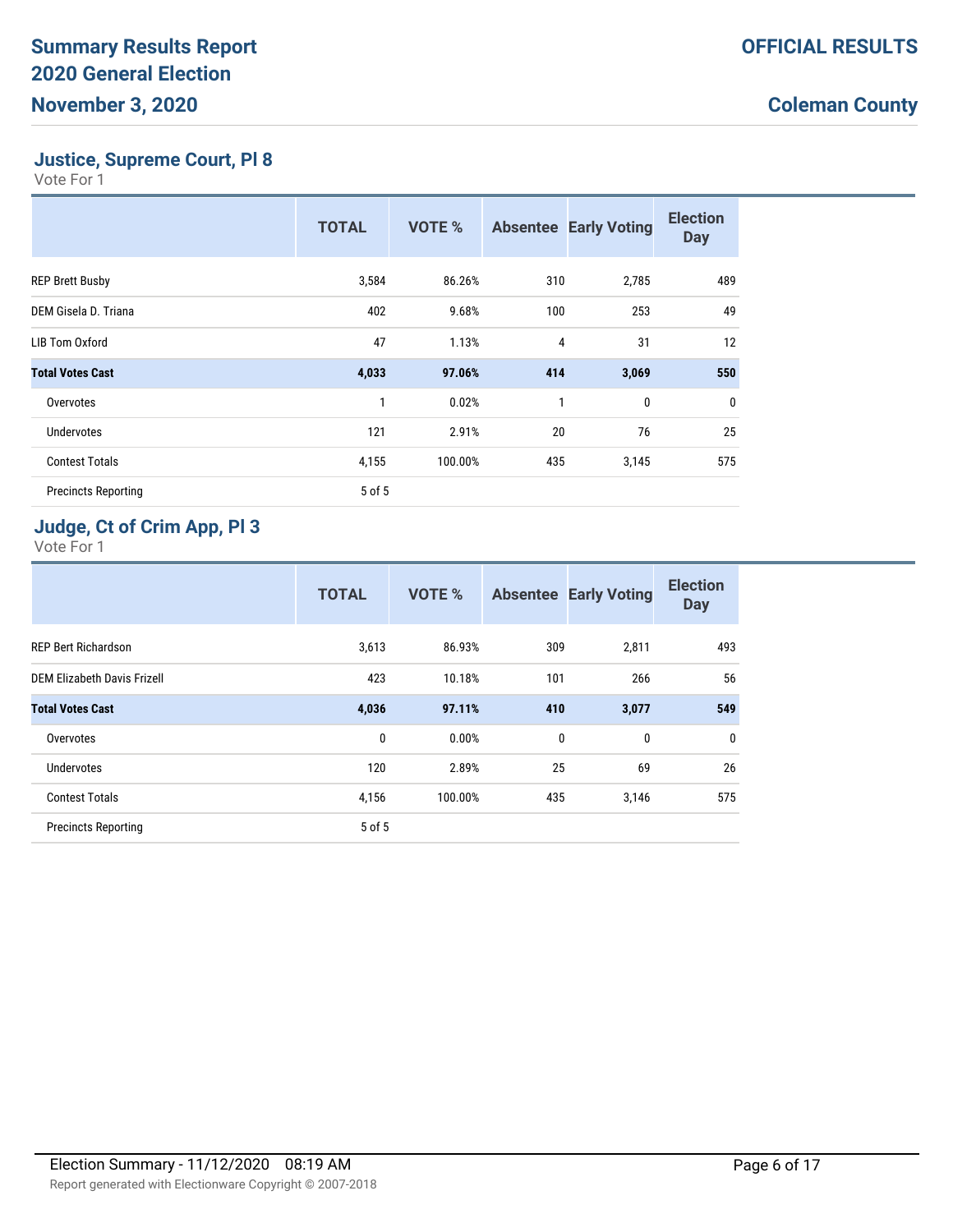**Judge, Ct of Crim App, Pl 4**

Vote For 1

|                                | <b>TOTAL</b> | <b>VOTE %</b> |             | <b>Absentee Early Voting</b> | <b>Election</b><br><b>Day</b> |
|--------------------------------|--------------|---------------|-------------|------------------------------|-------------------------------|
| <b>REP Kevin Patrick Yeary</b> | 3,614        | 86.96%        | 306         | 2,813                        | 495                           |
| <b>DEM Tina Clinton</b>        | 412          | 9.91%         | 103         | 257                          | 52                            |
| <b>Total Votes Cast</b>        | 4,026        | 96.87%        | 409         | 3,070                        | 547                           |
| Overvotes                      | 0            | 0.00%         | $\mathbf 0$ | $\mathbf{0}$                 | 0                             |
| <b>Undervotes</b>              | 130          | 3.13%         | 26          | 76                           | 28                            |
| <b>Contest Totals</b>          | 4,156        | 100.00%       | 435         | 3,146                        | 575                           |
| <b>Precincts Reporting</b>     | 5 of 5       |               |             |                              |                               |

## **Judge, Ct of Crim App, Pl 9**

Vote For 1

|                            | <b>TOTAL</b> | <b>VOTE %</b> | <b>Absentee</b> | <b>Early Voting</b> | <b>Election</b><br><b>Day</b> |
|----------------------------|--------------|---------------|-----------------|---------------------|-------------------------------|
| <b>REP David Newell</b>    | 3,598        | 86.62%        | 298             | 2,806               | 494                           |
| DEM Brandon Birmingham     | 417          | 10.04%        | 101             | 263                 | 53                            |
| <b>Total Votes Cast</b>    | 4,015        | 96.65%        | 399             | 3,069               | 547                           |
| Overvotes                  | 0            | 0.00%         | 0               | 0                   | 0                             |
| <b>Undervotes</b>          | 139          | 3.35%         | 36              | 75                  | 28                            |
| <b>Contest Totals</b>      | 4,154        | 100.00%       | 435             | 3,144               | 575                           |
| <b>Precincts Reporting</b> | 5 of 5       |               |                 |                     |                               |

## **Member, State BoE, Dist 15**

|                            | <b>TOTAL</b> | VOTE %  |              | <b>Absentee Early Voting</b> | <b>Election</b><br><b>Day</b> |
|----------------------------|--------------|---------|--------------|------------------------------|-------------------------------|
| REP Jay Johnson            | 3,591        | 86.84%  | 304          | 2,783                        | 504                           |
| DEM John Betancourt        | 419          | 10.13%  | 104          | 267                          | 48                            |
| <b>Total Votes Cast</b>    | 4,010        | 96.98%  | 408          | 3,050                        | 552                           |
| Overvotes                  | 0            | 0.00%   | $\mathbf{0}$ | 0                            | $\mathbf{0}$                  |
| <b>Undervotes</b>          | 125          | 3.02%   | 27           | 75                           | 23                            |
| <b>Contest Totals</b>      | 4,135        | 100.00% | 435          | 3,125                        | 575                           |
| <b>Precincts Reporting</b> | 5 of 5       |         |              |                              |                               |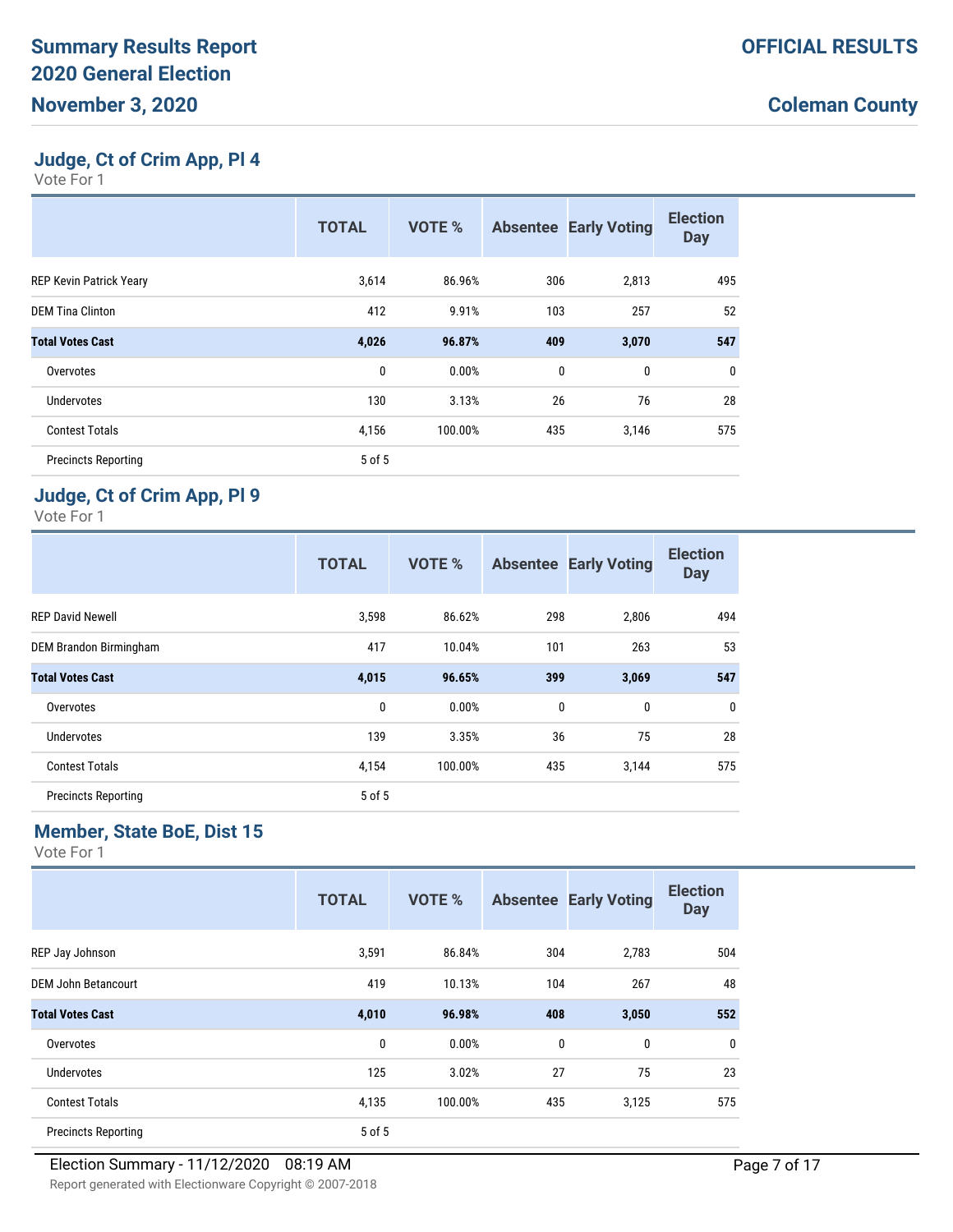#### **State Senator, Dist 28**

Vote For 1

|                            | <b>TOTAL</b> | VOTE %  |     | <b>Absentee Early Voting</b> | <b>Election</b><br><b>Day</b> |
|----------------------------|--------------|---------|-----|------------------------------|-------------------------------|
| <b>REP Charles Perry</b>   | 3,755        | 90.96%  | 324 | 2,899                        | 532                           |
| <b>Total Votes Cast</b>    | 3,755        | 90.96%  | 324 | 2,899                        | 532                           |
| Overvotes                  | 0            | 0.00%   | 0   | 0                            | 0                             |
| Undervotes                 | 373          | 9.04%   | 110 | 220                          | 43                            |
| <b>Contest Totals</b>      | 4,128        | 100.00% | 434 | 3,119                        | 575                           |
| <b>Precincts Reporting</b> | 5 of 5       |         |     |                              |                               |

#### **State Representative, Dist 60**

Vote For 1

|                            | <b>TOTAL</b> | <b>VOTE %</b> |             | <b>Absentee Early Voting</b> | <b>Election</b><br><b>Day</b> |
|----------------------------|--------------|---------------|-------------|------------------------------|-------------------------------|
| <b>REP Glenn Rogers</b>    | 3,780        | 91.55%        | 336         | 2,910                        | 534                           |
| <b>Total Votes Cast</b>    | 3,780        | 91.55%        | 336         | 2,910                        | 534                           |
| Overvotes                  | 0            | 0.00%         | $\mathbf 0$ | 0                            | $\mathbf{0}$                  |
| <b>Undervotes</b>          | 349          | 8.45%         | 99          | 209                          | 41                            |
| <b>Contest Totals</b>      | 4,129        | 100.00%       | 435         | 3,119                        | 575                           |
| <b>Precincts Reporting</b> | 5 of 5       |               |             |                              |                               |

#### **Justice, 11th Ct of App Dist, Pl 2**

|                            | <b>TOTAL</b> | <b>VOTE %</b> | <b>Absentee</b> | <b>Early Voting</b> | <b>Election</b><br><b>Day</b> |
|----------------------------|--------------|---------------|-----------------|---------------------|-------------------------------|
| <b>REP Bruce Williams</b>  | 3,772        | 91.35%        | 332             | 2,903               | 537                           |
| <b>Total Votes Cast</b>    | 3,772        | 91.35%        | 332             | 2,903               | 537                           |
| Overvotes                  | 0            | 0.00%         | 0               | 0                   | $\mathbf 0$                   |
| Undervotes                 | 357          | 8.65%         | 103             | 216                 | 38                            |
| <b>Contest Totals</b>      | 4,129        | 100.00%       | 435             | 3,119               | 575                           |
| <b>Precincts Reporting</b> | 5 of 5       |               |                 |                     |                               |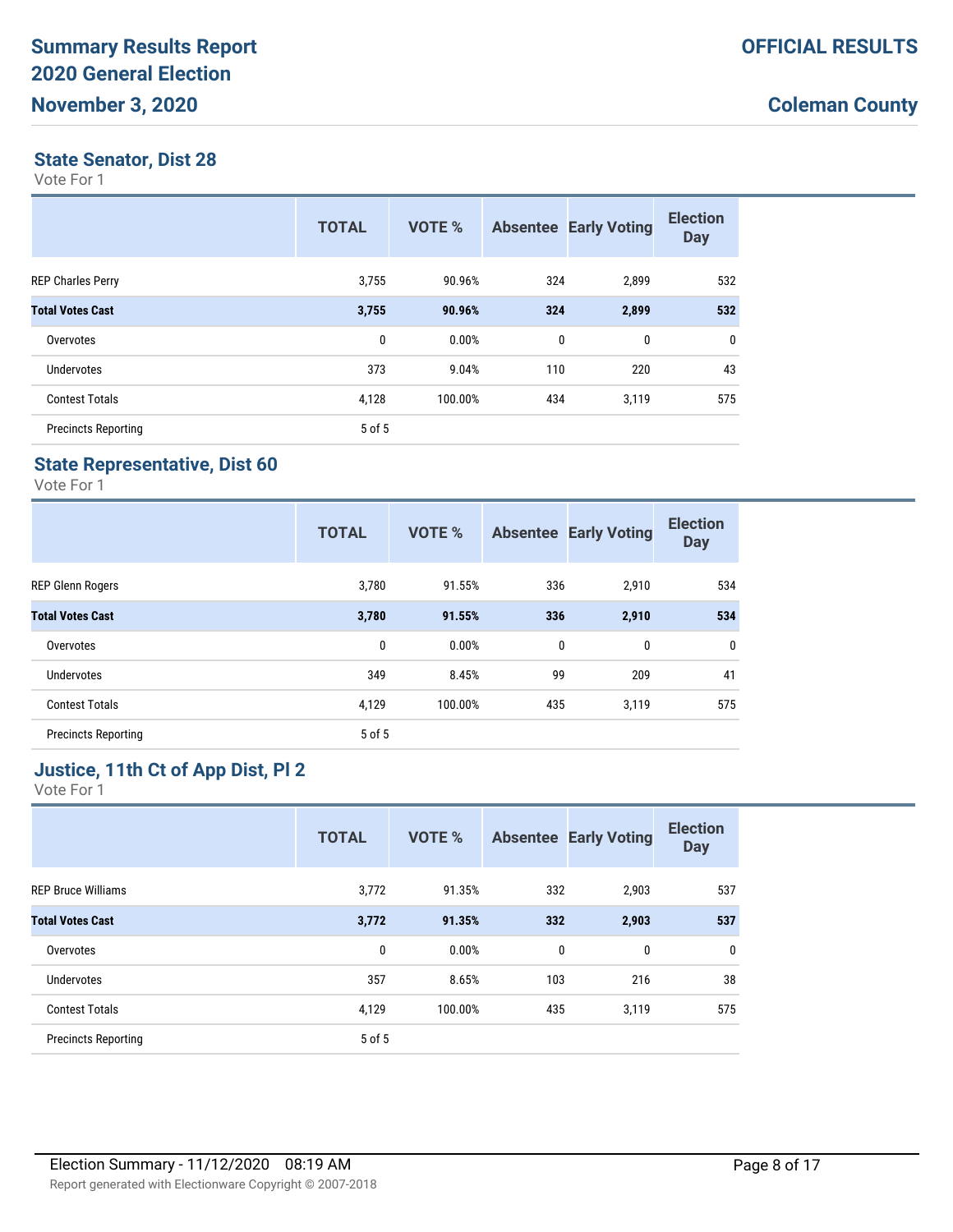**Justice, 11th Ct of App Dist, Pl 3**

Vote For 1

|                             | <b>TOTAL</b> | <b>VOTE %</b> |             | <b>Absentee Early Voting</b> | <b>Election</b><br><b>Day</b> |
|-----------------------------|--------------|---------------|-------------|------------------------------|-------------------------------|
| <b>REP W. Stacy Trotter</b> | 3,769        | 91.21%        | 337         | 2,900                        | 532                           |
| <b>Total Votes Cast</b>     | 3,769        | 91.21%        | 337         | 2,900                        | 532                           |
| Overvotes                   | 0            | 0.00%         | $\mathbf 0$ | 0                            | $\mathbf{0}$                  |
| Undervotes                  | 363          | 8.79%         | 98          | 222                          | 43                            |
| <b>Contest Totals</b>       | 4,132        | 100.00%       | 435         | 3,122                        | 575                           |
| <b>Precincts Reporting</b>  | 5 of 5       |               |             |                              |                               |

### **Dist Judge, 42nd Judicial Dist**

Vote For 1

|                            | <b>TOTAL</b> | <b>VOTE %</b> |     | <b>Absentee Early Voting</b> | <b>Election</b><br><b>Day</b> |
|----------------------------|--------------|---------------|-----|------------------------------|-------------------------------|
| <b>REP James Eidson</b>    | 3,772        | 91.49%        | 341 | 2,898                        | 533                           |
| <b>Total Votes Cast</b>    | 3,772        | 91.49%        | 341 | 2,898                        | 533                           |
| Overvotes                  | $\mathbf{0}$ | 0.00%         | 0   | 0                            | $\mathbf 0$                   |
| <b>Undervotes</b>          | 351          | 8.51%         | 92  | 217                          | 42                            |
| <b>Contest Totals</b>      | 4,123        | 100.00%       | 433 | 3,115                        | 575                           |
| <b>Precincts Reporting</b> | 5 of 5       |               |     |                              |                               |

#### **Dist Attorney, 42nd Judicial Dist**

|                            | <b>TOTAL</b> | <b>VOTE %</b> | <b>Absentee</b> | <b>Early Voting</b> | <b>Election</b><br><b>Day</b> |
|----------------------------|--------------|---------------|-----------------|---------------------|-------------------------------|
| <b>REP Heath Hemphill</b>  | 3,794        | 92.00%        | 346             | 2,916               | 532                           |
| <b>Total Votes Cast</b>    | 3,794        | 92.00%        | 346             | 2,916               | 532                           |
| Overvotes                  | 0            | 0.00%         | 0               | $\mathbf{0}$        | $\mathbf 0$                   |
| Undervotes                 | 330          | 8.00%         | 88              | 199                 | 43                            |
| <b>Contest Totals</b>      | 4,124        | 100.00%       | 434             | 3,115               | 575                           |
| <b>Precincts Reporting</b> | 5 of 5       |               |                 |                     |                               |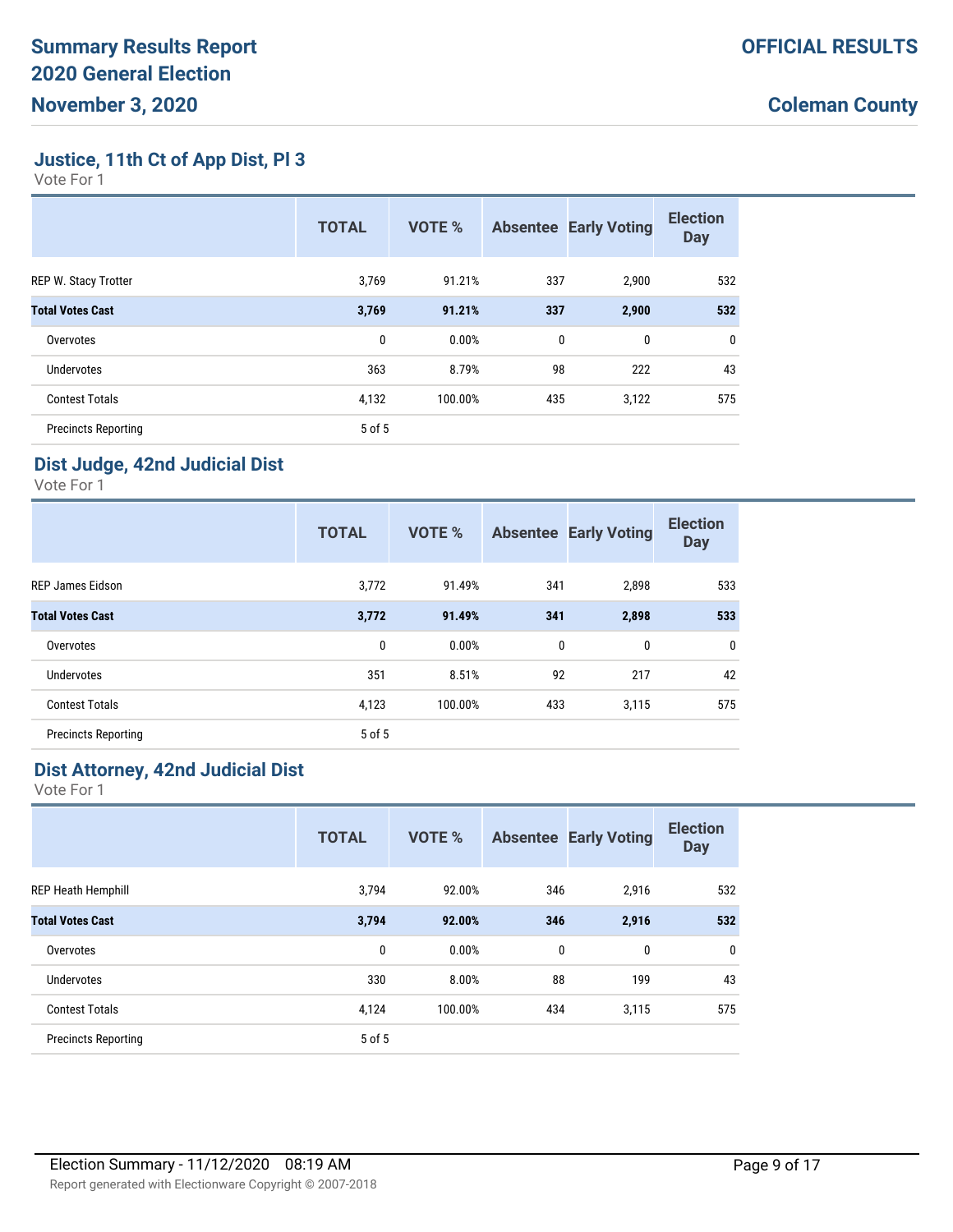#### **County Attorney**

Vote For 1

|                            | <b>TOTAL</b> | VOTE %  | <b>Absentee</b> | <b>Early Voting</b> | <b>Election</b><br><b>Day</b> |
|----------------------------|--------------|---------|-----------------|---------------------|-------------------------------|
| <b>REP Hayden Wise</b>     | 3,836        | 93.02%  | 356             | 2,938               | 542                           |
| <b>Total Votes Cast</b>    | 3,836        | 93.02%  | 356             | 2,938               | 542                           |
| Overvotes                  | 0            | 0.00%   | 0               | 0                   | 0                             |
| Undervotes                 | 288          | 6.98%   | 78              | 177                 | 33                            |
| <b>Contest Totals</b>      | 4,124        | 100.00% | 434             | 3,115               | 575                           |
| <b>Precincts Reporting</b> | 5 of 5       |         |                 |                     |                               |

#### **Sheriff**

Vote For 1

|                            | <b>TOTAL</b> | <b>VOTE %</b> | <b>Absentee</b> | <b>Early Voting</b> | <b>Election</b><br><b>Day</b> |
|----------------------------|--------------|---------------|-----------------|---------------------|-------------------------------|
| <b>REP Les Cogdill</b>     | 3,773        | 91.49%        | 345             | 2,892               | 536                           |
| <b>Total Votes Cast</b>    | 3,773        | 91.49%        | 345             | 2,892               | 536                           |
| Overvotes                  | 0            | 0.00%         | 0               | 0                   | $\mathbf 0$                   |
| Undervotes                 | 351          | 8.51%         | 89              | 223                 | 39                            |
| <b>Contest Totals</b>      | 4,124        | 100.00%       | 434             | 3,115               | 575                           |
| <b>Precincts Reporting</b> | 5 of 5       |               |                 |                     |                               |

#### **County Tax Assessor-Collector**

|                            | <b>TOTAL</b> | <b>VOTE %</b> | <b>Absentee</b> | <b>Early Voting</b> | <b>Election</b><br><b>Day</b> |
|----------------------------|--------------|---------------|-----------------|---------------------|-------------------------------|
| <b>REP Jamie Trammell</b>  | 3,860        | 93.60%        | 352             | 2,960               | 548                           |
| <b>Total Votes Cast</b>    | 3,860        | 93.60%        | 352             | 2,960               | 548                           |
| Overvotes                  | 0            | 0.00%         | 0               | 0                   | $\mathbf 0$                   |
| Undervotes                 | 264          | 6.40%         | 82              | 155                 | 27                            |
| <b>Contest Totals</b>      | 4,124        | 100.00%       | 434             | 3,115               | 575                           |
| <b>Precincts Reporting</b> | 5 of 5       |               |                 |                     |                               |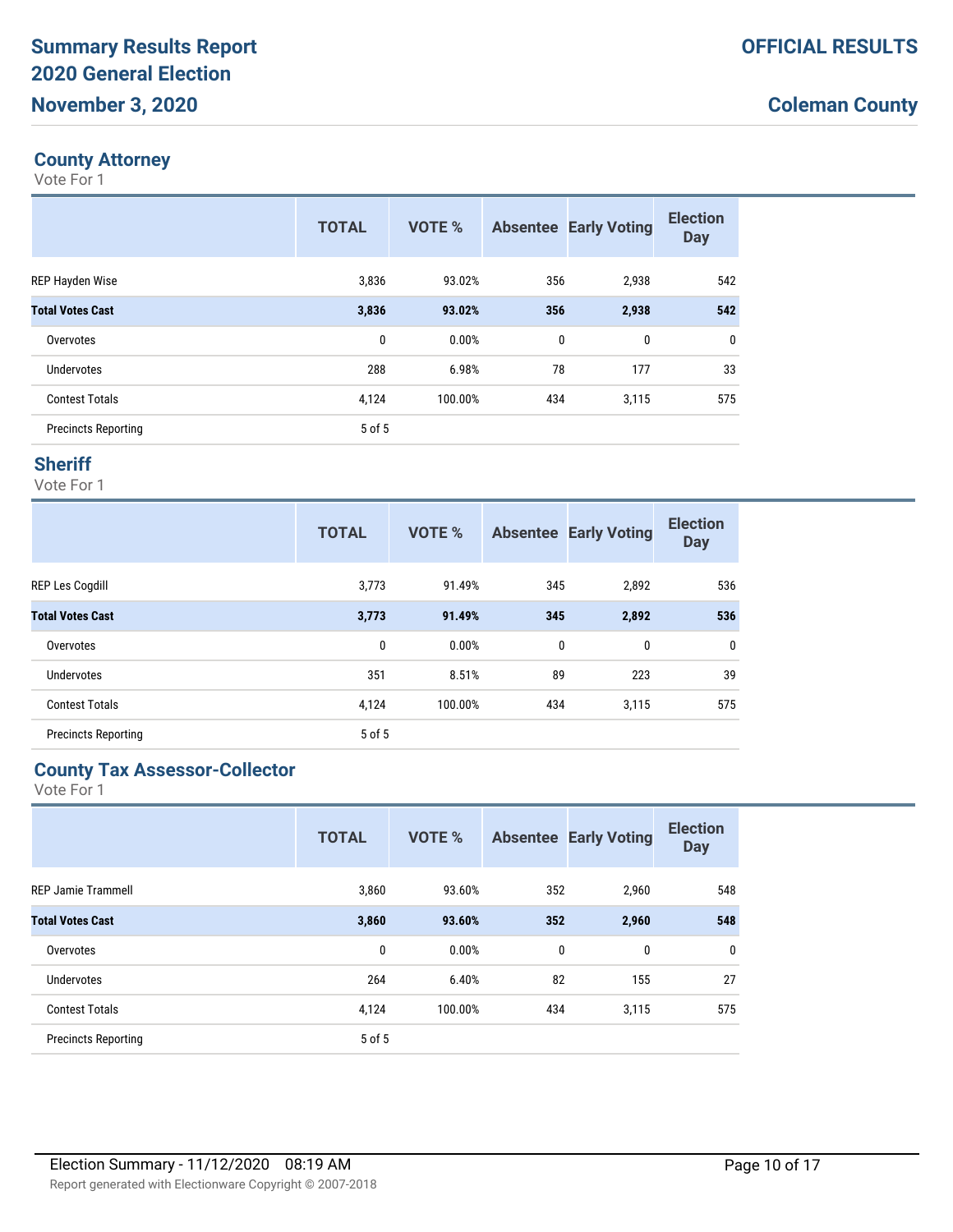## **County Constable**

Vote For 1

|                            | <b>TOTAL</b> | <b>VOTE %</b> |              | <b>Absentee Early Voting</b> | <b>Election</b><br><b>Day</b> |
|----------------------------|--------------|---------------|--------------|------------------------------|-------------------------------|
| <b>REP Mike Barker</b>     | 3,703        | 89.79%        | 340          | 2,833                        | 530                           |
| <b>Total Votes Cast</b>    | 3,703        | 89.79%        | 340          | 2,833                        | 530                           |
| Overvotes                  | 0            | 0.00%         | $\mathbf{0}$ | 0                            | 0                             |
| Undervotes                 | 421          | 10.21%        | 94           | 282                          | 45                            |
| <b>Contest Totals</b>      | 4,124        | 100.00%       | 434          | 3,115                        | 575                           |
| <b>Precincts Reporting</b> | 5 of 5       |               |              |                              |                               |

#### **County Commissioner Pct 1**

Vote For 1

|                            | <b>TOTAL</b> | <b>VOTE %</b> |              | <b>Absentee Early Voting</b> | <b>Election</b><br><b>Day</b> |
|----------------------------|--------------|---------------|--------------|------------------------------|-------------------------------|
| <b>REP Matt Henderson</b>  | 962          | 93.40%        | 83           | 758                          | 121                           |
| <b>Total Votes Cast</b>    | 962          | 93.40%        | 83           | 758                          | 121                           |
| Overvotes                  | 0            | 0.00%         | $\mathbf{0}$ | 0                            | $\mathbf{0}$                  |
| Undervotes                 | 68           | 6.60%         | 14           | 50                           | 4                             |
| <b>Contest Totals</b>      | 1,030        | 100.00%       | 97           | 808                          | 125                           |
| <b>Precincts Reporting</b> | 1 of 1       |               |              |                              |                               |

#### **County Commissioner Pct 2**

|                            | <b>TOTAL</b> | <b>VOTE %</b> | <b>Absentee</b> | <b>Early Voting</b> | <b>Election</b><br><b>Day</b> |
|----------------------------|--------------|---------------|-----------------|---------------------|-------------------------------|
| <b>REP Jim Rice</b>        | 1,013        | 91.67%        | 90              | 710                 | 213                           |
| <b>Total Votes Cast</b>    | 1,013        | 91.67%        | 90              | 710                 | 213                           |
| Overvotes                  | 0            | 0.00%         | 0               | 0                   | $\mathbf 0$                   |
| <b>Undervotes</b>          | 92           | 8.33%         | 34              | 49                  | 9                             |
| <b>Contest Totals</b>      | 1,105        | 100.00%       | 124             | 759                 | 222                           |
| <b>Precincts Reporting</b> | 2 of 2       |               |                 |                     |                               |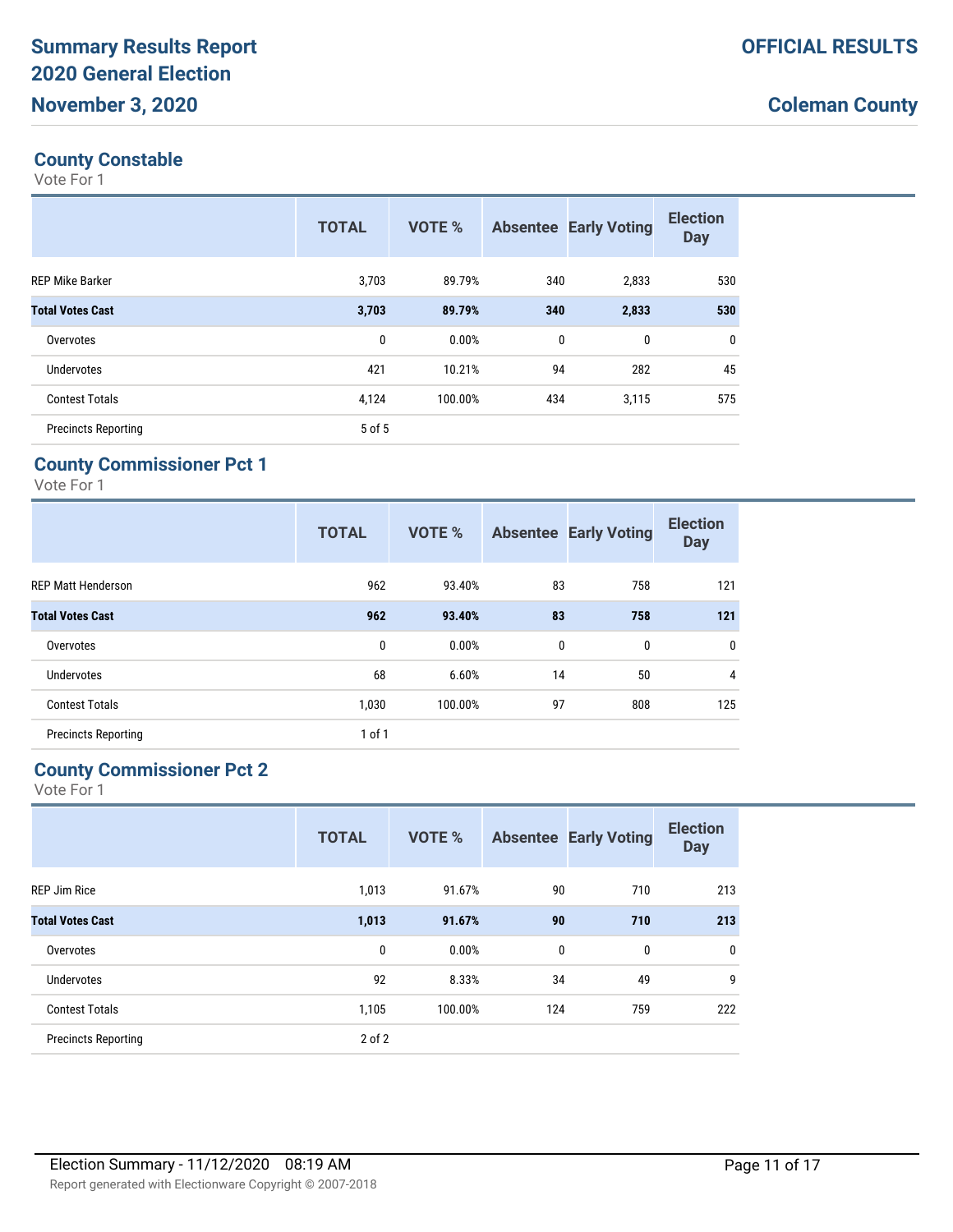## **County Commissioner Pct 3**

Vote For 1

|                            | <b>TOTAL</b> | VOTE %  |             | <b>Absentee Early Voting</b> | <b>Election</b><br><b>Day</b> |
|----------------------------|--------------|---------|-------------|------------------------------|-------------------------------|
| <b>REP Scotty Lawrence</b> | 792          | 90.83%  | 75          | 617                          | 100                           |
| <b>Total Votes Cast</b>    | 792          | 90.83%  | 75          | 617                          | 100                           |
| Overvotes                  | 0            | 0.00%   | $\mathbf 0$ | 0                            | $\mathbf 0$                   |
| Undervotes                 | 80           | 9.17%   | 17          | 51                           | 12                            |
| <b>Contest Totals</b>      | 872          | 100.00% | 92          | 668                          | 112                           |
| <b>Precincts Reporting</b> | 1 of 1       |         |             |                              |                               |

#### **Proposition A City of Coleman**

Vote For 1

|                            | <b>TOTAL</b> | <b>VOTE %</b> |     | <b>Absentee Early Voting</b> | <b>Election</b><br><b>Day</b> |
|----------------------------|--------------|---------------|-----|------------------------------|-------------------------------|
| For                        | 1,365        | 77.91%        | 148 | 1,018                        | 199                           |
| Against                    | 268          | 15.30%        | 16  | 211                          | 41                            |
| <b>Total Votes Cast</b>    | 1,633        | 93.21%        | 164 | 1,229                        | 240                           |
| Overvotes                  | $\mathbf{1}$ | 0.06%         | 1   | $\mathbf 0$                  | 0                             |
| Undervotes                 | 118          | 6.74%         | 16  | 90                           | 12                            |
| <b>Contest Totals</b>      | 1,752        | 100.00%       | 181 | 1,319                        | 252                           |
| <b>Precincts Reporting</b> | 4 of 4       |               |     |                              |                               |

#### **Proposition B City of Coleman**

|                            | <b>TOTAL</b> | VOTE %  | <b>Absentee</b> | <b>Early Voting</b> | <b>Election</b><br><b>Day</b> |
|----------------------------|--------------|---------|-----------------|---------------------|-------------------------------|
| For                        | 1,311        | 74.83%  | 142             | 981                 | 188                           |
| Against                    | 307          | 17.52%  | 22              | 238                 | 47                            |
| <b>Total Votes Cast</b>    | 1,618        | 92.35%  | 164             | 1,219               | 235                           |
| Overvotes                  | 0            | 0.00%   | $\mathbf{0}$    | $\mathbf{0}$        | $\mathbf 0$                   |
| <b>Undervotes</b>          | 134          | 7.65%   | 17              | 100                 | 17                            |
| <b>Contest Totals</b>      | 1,752        | 100.00% | 181             | 1,319               | 252                           |
| <b>Precincts Reporting</b> | 4 of 4       |         |                 |                     |                               |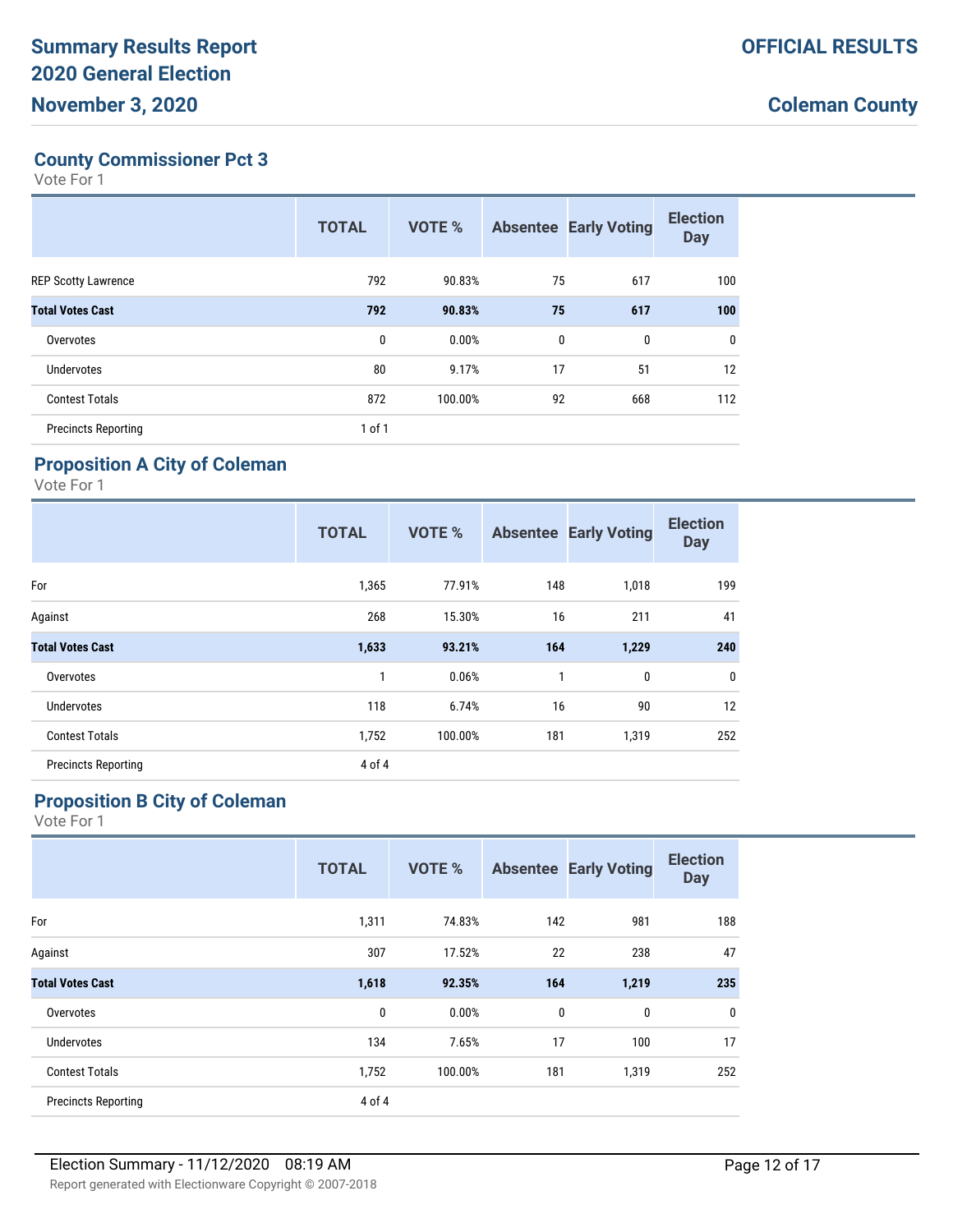#### **Proposition C City of Coleman**

Vote For 1

|                            | <b>TOTAL</b> | <b>VOTE %</b> | <b>Absentee</b> | <b>Early Voting</b> | <b>Election</b><br><b>Day</b> |
|----------------------------|--------------|---------------|-----------------|---------------------|-------------------------------|
| For                        | 921          | 52.57%        | 95              | 709                 | 117                           |
| Against                    | 732          | 41.78%        | 70              | 539                 | 123                           |
| <b>Total Votes Cast</b>    | 1,653        | 94.35%        | 165             | 1,248               | 240                           |
| Overvotes                  | 0            | 0.00%         | $\mathbf 0$     | $\mathbf 0$         | 0                             |
| <b>Undervotes</b>          | 99           | 5.65%         | 16              | 71                  | 12                            |
| <b>Contest Totals</b>      | 1,752        | 100.00%       | 181             | 1,319               | 252                           |
| <b>Precincts Reporting</b> | 4 of 4       |               |                 |                     |                               |

### **Proposition D City of Coleman**

Vote For 1

|                            | <b>TOTAL</b> | <b>VOTE %</b> |     | <b>Absentee Early Voting</b> | <b>Election</b><br><b>Day</b> |
|----------------------------|--------------|---------------|-----|------------------------------|-------------------------------|
| For                        | 1,336        | 76.26%        | 143 | 997                          | 196                           |
| Against                    | 314          | 17.92%        | 24  | 248                          | 42                            |
| <b>Total Votes Cast</b>    | 1,650        | 94.18%        | 167 | 1,245                        | 238                           |
| Overvotes                  | 0            | 0.00%         | 0   | 0                            | $\mathbf 0$                   |
| <b>Undervotes</b>          | 102          | 5.82%         | 14  | 74                           | 14                            |
| <b>Contest Totals</b>      | 1,752        | 100.00%       | 181 | 1,319                        | 252                           |
| <b>Precincts Reporting</b> | 4 of 4       |               |     |                              |                               |

### **Proposition E City of Coleman**

|                            | <b>TOTAL</b> | <b>VOTE %</b> |              | <b>Absentee Early Voting</b> | <b>Election</b><br><b>Day</b> |
|----------------------------|--------------|---------------|--------------|------------------------------|-------------------------------|
| For                        | 1,391        | 79.40%        | 141          | 1,053                        | 197                           |
| Against                    | 259          | 14.78%        | 24           | 194                          | 41                            |
| <b>Total Votes Cast</b>    | 1,650        | 94.18%        | 165          | 1,247                        | 238                           |
| Overvotes                  | $\mathbf 0$  | 0.00%         | $\mathbf{0}$ | $\mathbf{0}$                 | 0                             |
| Undervotes                 | 102          | 5.82%         | 16           | 72                           | 14                            |
| <b>Contest Totals</b>      | 1,752        | 100.00%       | 181          | 1,319                        | 252                           |
| <b>Precincts Reporting</b> | 4 of 4       |               |              |                              |                               |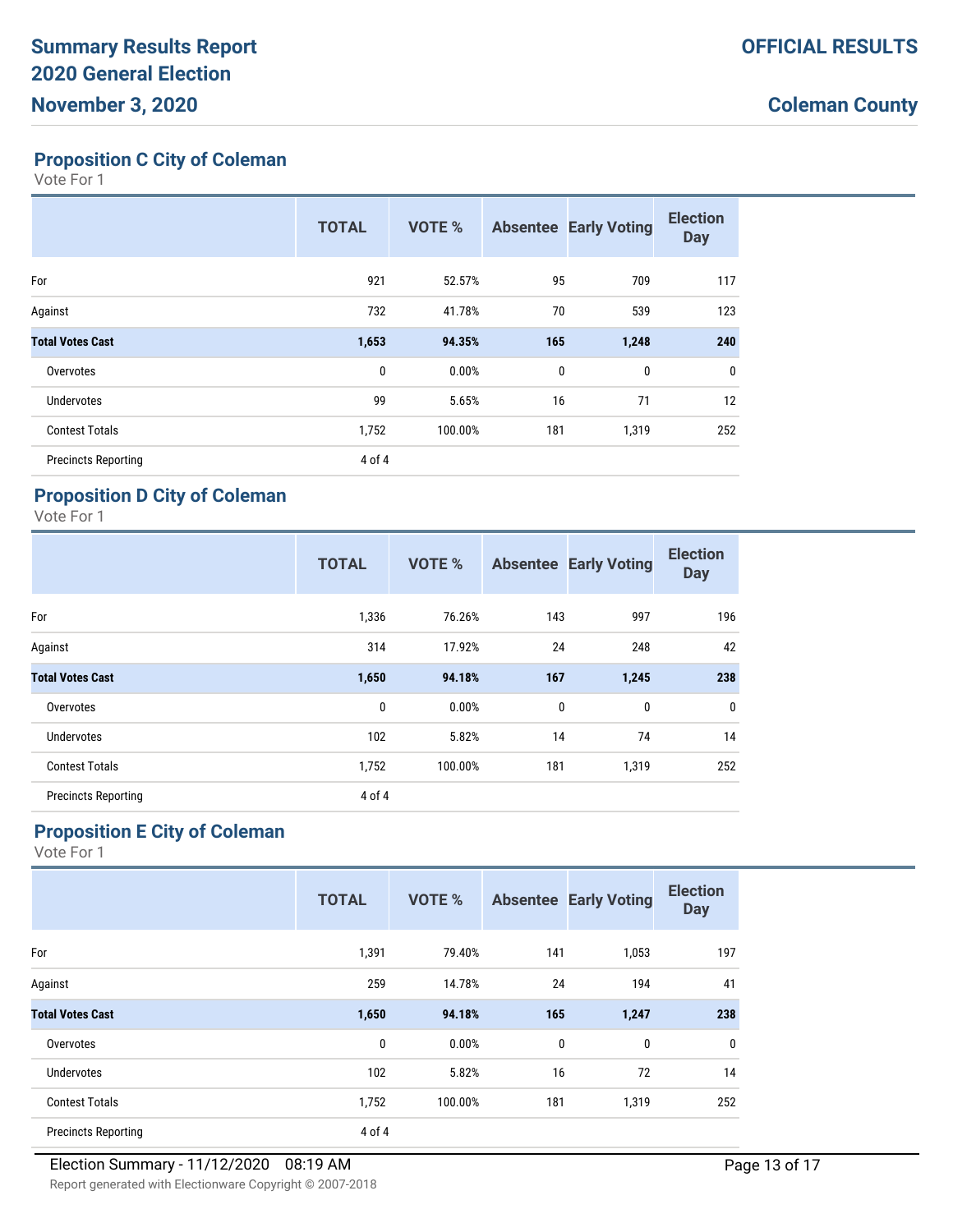#### **Proposition F City of Coleman**

Vote For 1

|                            | <b>TOTAL</b> | <b>VOTE %</b> |             | <b>Absentee Early Voting</b> | <b>Election</b><br><b>Day</b> |
|----------------------------|--------------|---------------|-------------|------------------------------|-------------------------------|
| For                        | 1,422        | 81.16%        | 152         | 1,060                        | 210                           |
| Against                    | 217          | 12.39%        | 16          | 174                          | 27                            |
| <b>Total Votes Cast</b>    | 1,639        | 93.55%        | 168         | 1,234                        | 237                           |
| Overvotes                  | 0            | 0.00%         | $\mathbf 0$ | $\mathbf 0$                  | $\mathbf 0$                   |
| Undervotes                 | 113          | 6.45%         | 13          | 85                           | 15                            |
| <b>Contest Totals</b>      | 1,752        | 100.00%       | 181         | 1,319                        | 252                           |
| <b>Precincts Reporting</b> | 4 of 4       |               |             |                              |                               |

#### **Proposition G City of Coleman**

Vote For 1

|                            | <b>TOTAL</b>   | <b>VOTE %</b> |                | <b>Absentee Early Voting</b> | <b>Election</b><br><b>Day</b> |
|----------------------------|----------------|---------------|----------------|------------------------------|-------------------------------|
| For                        | 1,249          | 71.29%        | 128            | 940                          | 181                           |
| Against                    | 367            | 20.95%        | 33             | 277                          | 57                            |
| <b>Total Votes Cast</b>    | 1,616          | 92.24%        | 161            | 1,217                        | 238                           |
| Overvotes                  | $\overline{2}$ | 0.11%         | $\overline{2}$ | 0                            | $\mathbf 0$                   |
| <b>Undervotes</b>          | 134            | 7.65%         | 18             | 102                          | 14                            |
| <b>Contest Totals</b>      | 1,752          | 100.00%       | 181            | 1,319                        | 252                           |
| <b>Precincts Reporting</b> | 4 of 4         |               |                |                              |                               |

### **Proposition H City of Coleman**

|                            | <b>TOTAL</b> | <b>VOTE %</b> |     | <b>Absentee Early Voting</b> | <b>Election</b><br><b>Day</b> |
|----------------------------|--------------|---------------|-----|------------------------------|-------------------------------|
| For                        | 1,328        | 75.80%        | 137 | 996                          | 195                           |
| Against                    | 282          | 16.10%        | 24  | 219                          | 39                            |
| <b>Total Votes Cast</b>    | 1,610        | 91.90%        | 161 | 1,215                        | 234                           |
| Overvotes                  | $\mathbf{0}$ | 0.00%         | 0   | 0                            | 0                             |
| Undervotes                 | 142          | 8.10%         | 20  | 104                          | 18                            |
| <b>Contest Totals</b>      | 1,752        | 100.00%       | 181 | 1,319                        | 252                           |
| <b>Precincts Reporting</b> | 4 of 4       |               |     |                              |                               |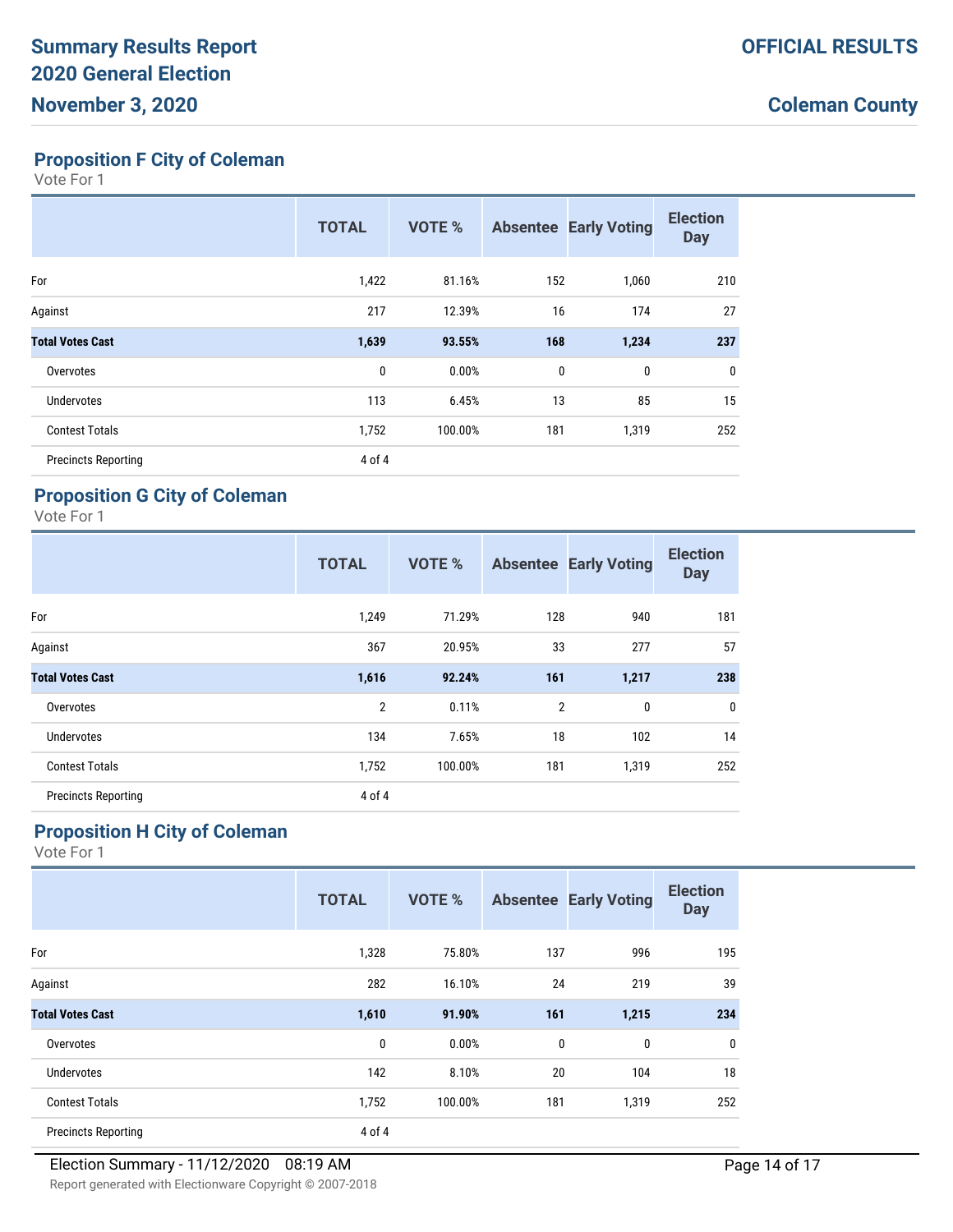**Proposition I City of Coleman**

Vote For 1

|                            | <b>TOTAL</b> | <b>VOTE %</b> |              | <b>Absentee Early Voting</b> | <b>Election</b><br><b>Day</b> |
|----------------------------|--------------|---------------|--------------|------------------------------|-------------------------------|
| For                        | 1,106        | 63.13%        | 117          | 822                          | 167                           |
| Against                    | 523          | 29.85%        | 49           | 406                          | 68                            |
| <b>Total Votes Cast</b>    | 1,629        | 92.98%        | 166          | 1,228                        | 235                           |
| Overvotes                  | 0            | 0.00%         | $\mathbf{0}$ | $\mathbf 0$                  | 0                             |
| Undervotes                 | 123          | 7.02%         | 15           | 91                           | 17                            |
| <b>Contest Totals</b>      | 1,752        | 100.00%       | 181          | 1,319                        | 252                           |
| <b>Precincts Reporting</b> | 4 of 4       |               |              |                              |                               |

### **Proposition J City of Coleman**

Vote For 1

|                            | <b>TOTAL</b> | <b>VOTE %</b> |     | <b>Absentee Early Voting</b> | <b>Election</b><br><b>Day</b> |
|----------------------------|--------------|---------------|-----|------------------------------|-------------------------------|
| For                        | 1,166        | 66.55%        | 124 | 875                          | 167                           |
| Against                    | 468          | 26.71%        | 43  | 353                          | 72                            |
| <b>Total Votes Cast</b>    | 1,634        | 93.26%        | 167 | 1,228                        | 239                           |
| Overvotes                  | 0            | 0.00%         | 0   | 0                            | 0                             |
| <b>Undervotes</b>          | 118          | 6.74%         | 14  | 91                           | 13                            |
| <b>Contest Totals</b>      | 1,752        | 100.00%       | 181 | 1,319                        | 252                           |
| <b>Precincts Reporting</b> | 4 of 4       |               |     |                              |                               |

### **Proposition K City of Coleman**

|                            | <b>TOTAL</b> | <b>VOTE %</b> |     | <b>Absentee Early Voting</b> | <b>Election</b><br><b>Day</b> |
|----------------------------|--------------|---------------|-----|------------------------------|-------------------------------|
| For                        | 1,434        | 81.85%        | 148 | 1,073                        | 213                           |
| Against                    | 179          | 10.22%        | 13  | 144                          | 22                            |
| <b>Total Votes Cast</b>    | 1,613        | 92.07%        | 161 | 1,217                        | 235                           |
| Overvotes                  | $\mathbf 0$  | 0.00%         | 0   | 0                            | 0                             |
| <b>Undervotes</b>          | 139          | 7.93%         | 20  | 102                          | 17                            |
| <b>Contest Totals</b>      | 1,752        | 100.00%       | 181 | 1,319                        | 252                           |
| <b>Precincts Reporting</b> | 4 of 4       |               |     |                              |                               |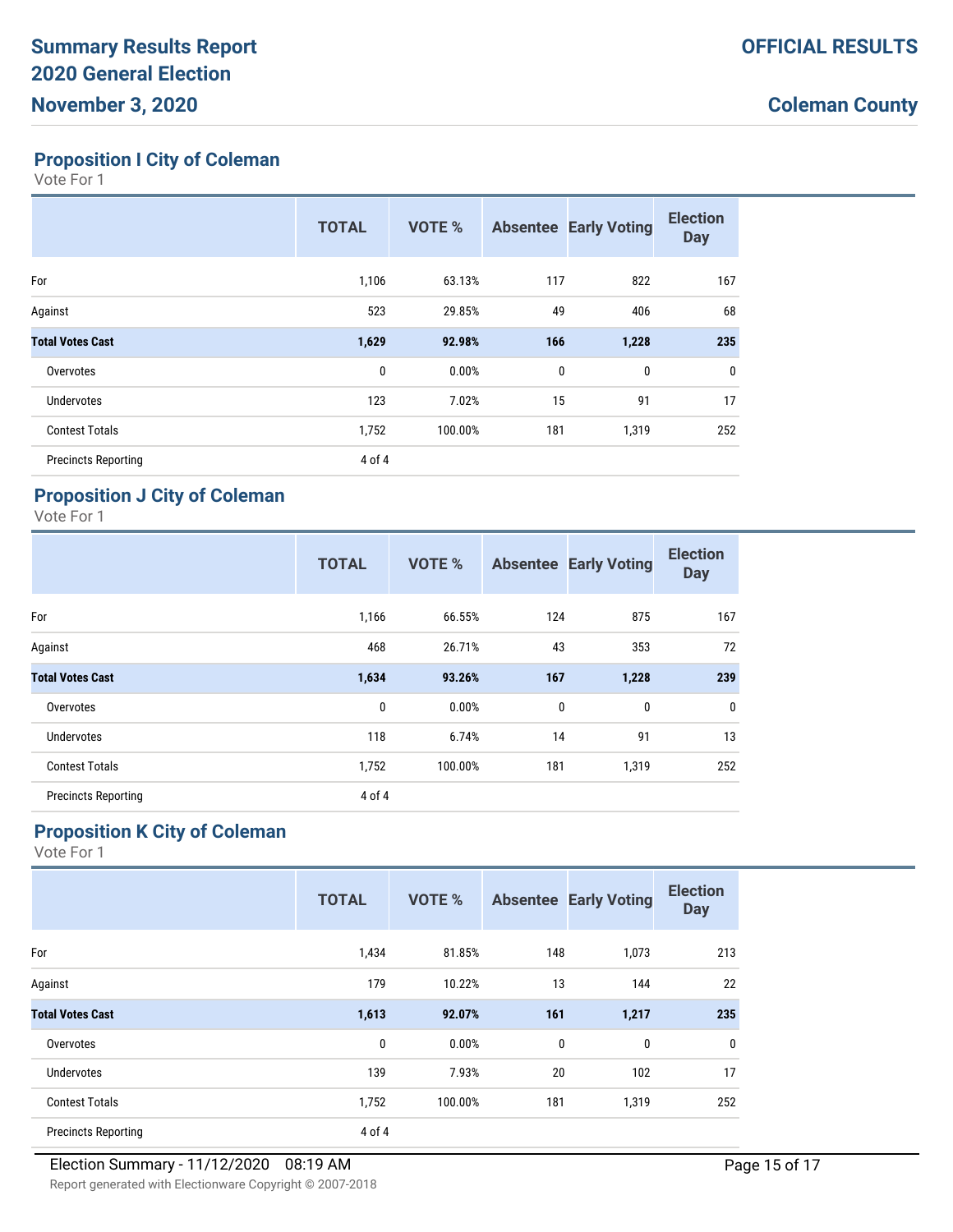### **Mayor City of Novice**

Vote For 1

|                            | <b>TOTAL</b> | <b>VOTE %</b> |                         | <b>Absentee Early Voting</b> | <b>Election</b><br><b>Day</b> |
|----------------------------|--------------|---------------|-------------------------|------------------------------|-------------------------------|
| <b>Terrilyn Taylor</b>     | 18           | 26.47%        | 2                       | 15                           | 1                             |
| Bobby G. Green             | 46           | 67.65%        | 1                       | 36                           | 9                             |
| <b>Total Votes Cast</b>    | 64           | 94.12%        | $\overline{\mathbf{3}}$ | 51                           | 10                            |
| Overvotes                  | 0            | 0.00%         | $\mathbf 0$             | $\mathbf 0$                  | 0                             |
| Undervotes                 | 4            | 5.88%         | $\overline{2}$          | $\overline{2}$               | 0                             |
| <b>Contest Totals</b>      | 68           | 100.00%       | 5                       | 53                           | 10                            |
| <b>Precincts Reporting</b> | 1 of 1       |               |                         |                              |                               |

### **Proposition City of Novice**

|                            | <b>TOTAL</b>   | <b>VOTE %</b> |          | <b>Absentee Early Voting</b> | <b>Election</b><br><b>Day</b> |
|----------------------------|----------------|---------------|----------|------------------------------|-------------------------------|
| For                        | 38             | 55.88%        | 1        | 29                           | 8                             |
| Against                    | 28             | 41.18%        | 3        | 23                           | $\overline{2}$                |
| <b>Total Votes Cast</b>    | 66             | 97.06%        | 4        | 52                           | 10                            |
| Overvotes                  | $\mathbf{0}$   | 0.00%         | $\bf{0}$ | $\boldsymbol{0}$             | 0                             |
| Undervotes                 | $\overline{2}$ | 2.94%         | 1        | 1                            | $\mathbf 0$                   |
| <b>Contest Totals</b>      | 68             | 100.00%       | 5        | 53                           | 10                            |
| <b>Precincts Reporting</b> | 1 of 1         |               |          |                              |                               |